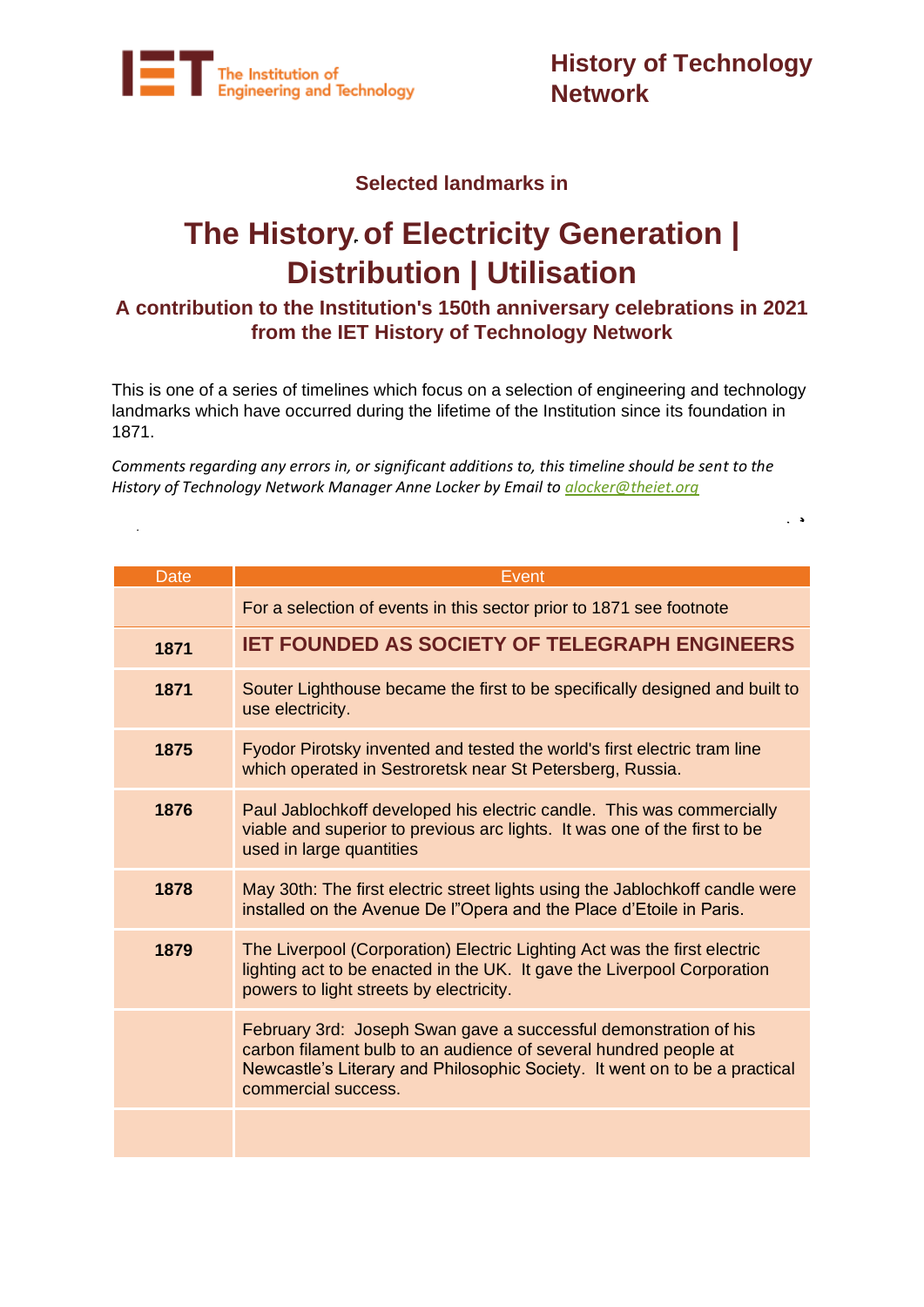| <b>Date</b> | Event                                                                                                                                                                                                                                                                                                                                                                                                                                                                    |
|-------------|--------------------------------------------------------------------------------------------------------------------------------------------------------------------------------------------------------------------------------------------------------------------------------------------------------------------------------------------------------------------------------------------------------------------------------------------------------------------------|
|             | 1880 - 1889                                                                                                                                                                                                                                                                                                                                                                                                                                                              |
| 1881        | World's first commercially successful electric tramway, the Gross-<br>Lichterfelde tramway in Lichterfelde near Berlin in Germany was built by<br>Werner von Siemens who contacted Pirotsky (see above). It initially drew<br>current from the rails, with overhead wires being installed in 1883.                                                                                                                                                                       |
|             | Godalming, a historic market town, civil parish and administrative centre<br>of the Borough of Waverley in Surrey, had installed electric street lighting<br>and electricity in people's houses. It was not the first town to have electric<br>streetlights, but it was the first in the world to provide a public electricity<br>supply.                                                                                                                                |
|             | A contract had been made between the Town Council and R & J Pullman<br>who owned a tannery that in compensation for the use of their water<br>rights, they would be given lights for the tannery's yards, factory buildings<br>and Mr J Pullman's house. The system fed seven arc lights (three in the<br>town) and 40 Swan incandescent lights which burnt in the minor streets].                                                                                       |
|             | [Power was generated at Westbrook Mill, a tannery situated on the river Wey and owned<br>by R & J Pullman. Water on a river side channel turned two Poncelet waterwheels which<br>were coupled to a Siemens alternator and dynamo. Following initial problems with<br>floodwater and backwater which affected water flow, a 10 hp steam engine was brought<br>into use].                                                                                                 |
|             | April: What is likely the first human-carrying electric vehicle with its own<br>power source was successfully tested along Rue Valois a Paris street by<br>French inventor Gustave Trouvé. He was unable to patent it though.                                                                                                                                                                                                                                            |
| 1882        | The Electric Lighting Act was the first public measure to facilitate and<br>regulate the early electricity industry in the UK. It enabled the Board of<br>Trade to authorise the setting up of supply systems by persons,<br>companies or local authorities. Local authorities had the right to take over<br>the assets of companies in their area after 21 years which discouraged<br>enterprise. (This was extended to 42 years by the Electric Lighting Act<br>1888). |
|             | <b>Jan12: Holborn Viaduct power station, named the Edison Electric Light</b><br>Station, was the world's first coal-fired power station generating electricity<br>for public use. It was built at number 57 Holborn Viaduct in<br>central London, by Thomas Edison's Edison Electric Light Company.                                                                                                                                                                      |
|             | The plant began running three years after the invention of the carbon-<br>filament incandescent light bulb. It drove a 93 kW generator which<br>produced DC at 110 volts.                                                                                                                                                                                                                                                                                                |
|             | Edison opened a second coal-fired power station in September 1882 in<br>the United States, at Pearl Street Station in New York City                                                                                                                                                                                                                                                                                                                                      |
|             | The IEE issue "Rules and Regulations for the Prevention of Fire Risks<br>Arising from Electric Lighting" thereafter known as The Wiring<br>Regulations.<br>These regulations have been regularly updated. The current version is "Requirements for                                                                                                                                                                                                                       |
|             | Electrical Installations" 18th Edition BS7671:2018.                                                                                                                                                                                                                                                                                                                                                                                                                      |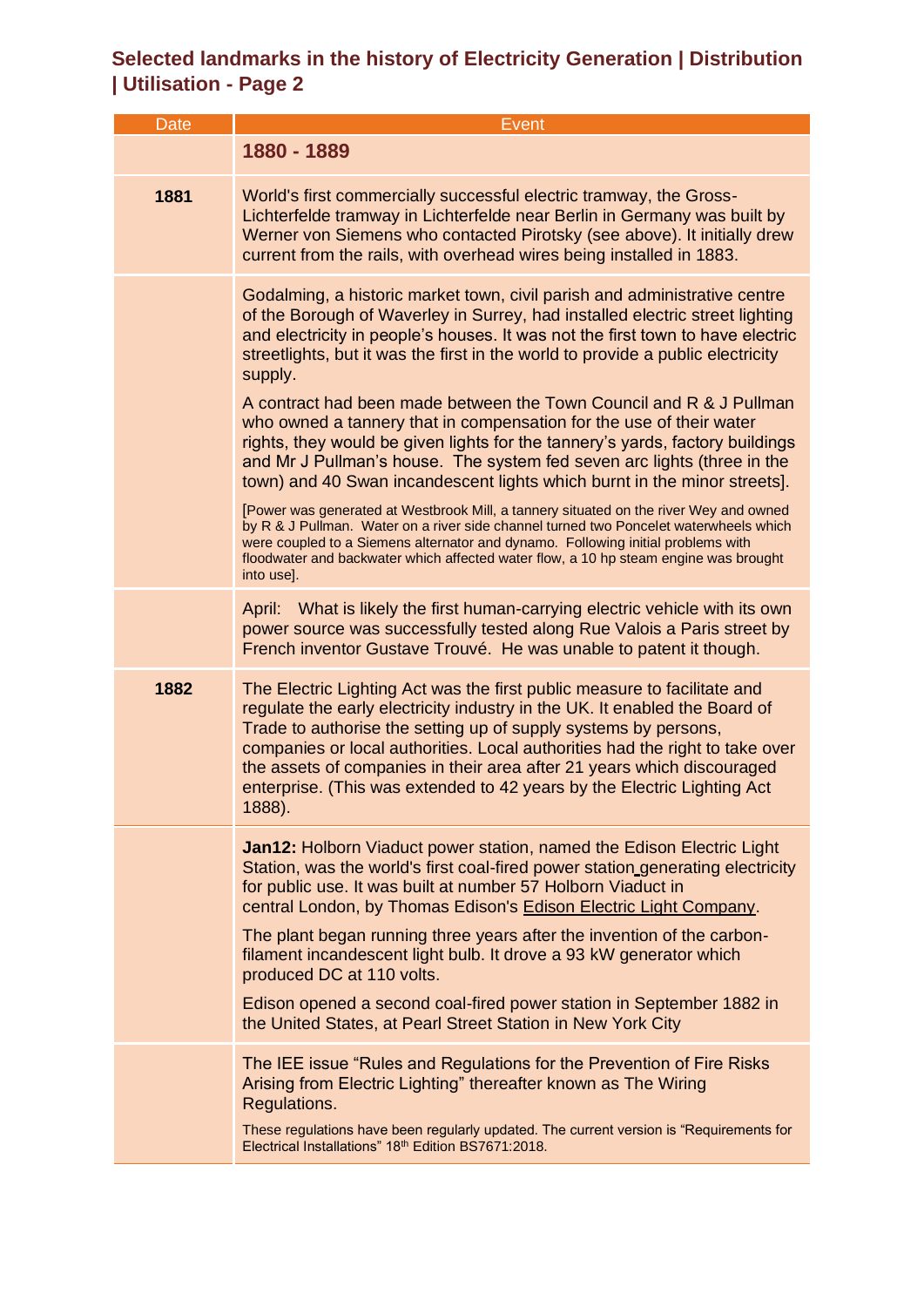| <b>Date</b> | Event                                                                                                                                                                                                                                                                                                                                                                                                                                                                                                                                                                            |
|-------------|----------------------------------------------------------------------------------------------------------------------------------------------------------------------------------------------------------------------------------------------------------------------------------------------------------------------------------------------------------------------------------------------------------------------------------------------------------------------------------------------------------------------------------------------------------------------------------|
| 1884        | Charles Algernon Parsons designed the first steam turbine and continued<br>its development. This was to become the mainstay of electricity<br>generation                                                                                                                                                                                                                                                                                                                                                                                                                         |
|             | Thomas Parker built a practical production electric car in Wolverhampton<br>using his own specially designed high-capacity rechargeable batteries.                                                                                                                                                                                                                                                                                                                                                                                                                               |
|             | September/October: Three Hungarian engineers - Karoly Zipernowsky,<br>Otto Blathy and Miksa Deri developed the first 1ph transformer having a<br>closed magnetic core.                                                                                                                                                                                                                                                                                                                                                                                                           |
| 1889        | The first 3ph transformer was developed by Mikhail Dolivo-Dobrovolsky a<br>Russian engineer.                                                                                                                                                                                                                                                                                                                                                                                                                                                                                     |
|             | 1890-1899                                                                                                                                                                                                                                                                                                                                                                                                                                                                                                                                                                        |
| 1891        | Nikola Tesla invented the Tesla coil, an air-cored, dual-tuned resonant<br>transformer for producing very high voltages at high frequency.                                                                                                                                                                                                                                                                                                                                                                                                                                       |
|             | 1900 - 1909                                                                                                                                                                                                                                                                                                                                                                                                                                                                                                                                                                      |
| 1901        | June 18th: The opening of Neptune Bank Power Station. The first station<br>in the world to supply 3ph AC for industrial purposes rather than just<br>lighting.                                                                                                                                                                                                                                                                                                                                                                                                                   |
|             | 1910-1919                                                                                                                                                                                                                                                                                                                                                                                                                                                                                                                                                                        |
| 1919        | The Electricity (Supply) Act 1919 which came into force in December,<br>created joint electricity authorities with the agreement of the statutory<br>undertakers concerned. Each of the new authorities would acquire all the<br>power stations in their area, undertake rationalisation and build new ones<br>on a larger, more economically efficient scale.<br>[In 1915 the government set up the Electric Power Supply Committee to review the many                                                                                                                          |
|             | private companies and individuals that had set up/were setting up their own power supply.<br>There were over 600 separate electricity undertakers in operation across the country, most<br>of which were too small to be economical. Their average generating capacity being under<br>5MW. The committee recommended the appointment of electricity commissioners that<br>would divide the country into district boards. These would take over power generation and<br>distribution in their area. The commissioners had to give their consent to new power<br>station schemes]. |
|             | 1920 - 1929                                                                                                                                                                                                                                                                                                                                                                                                                                                                                                                                                                      |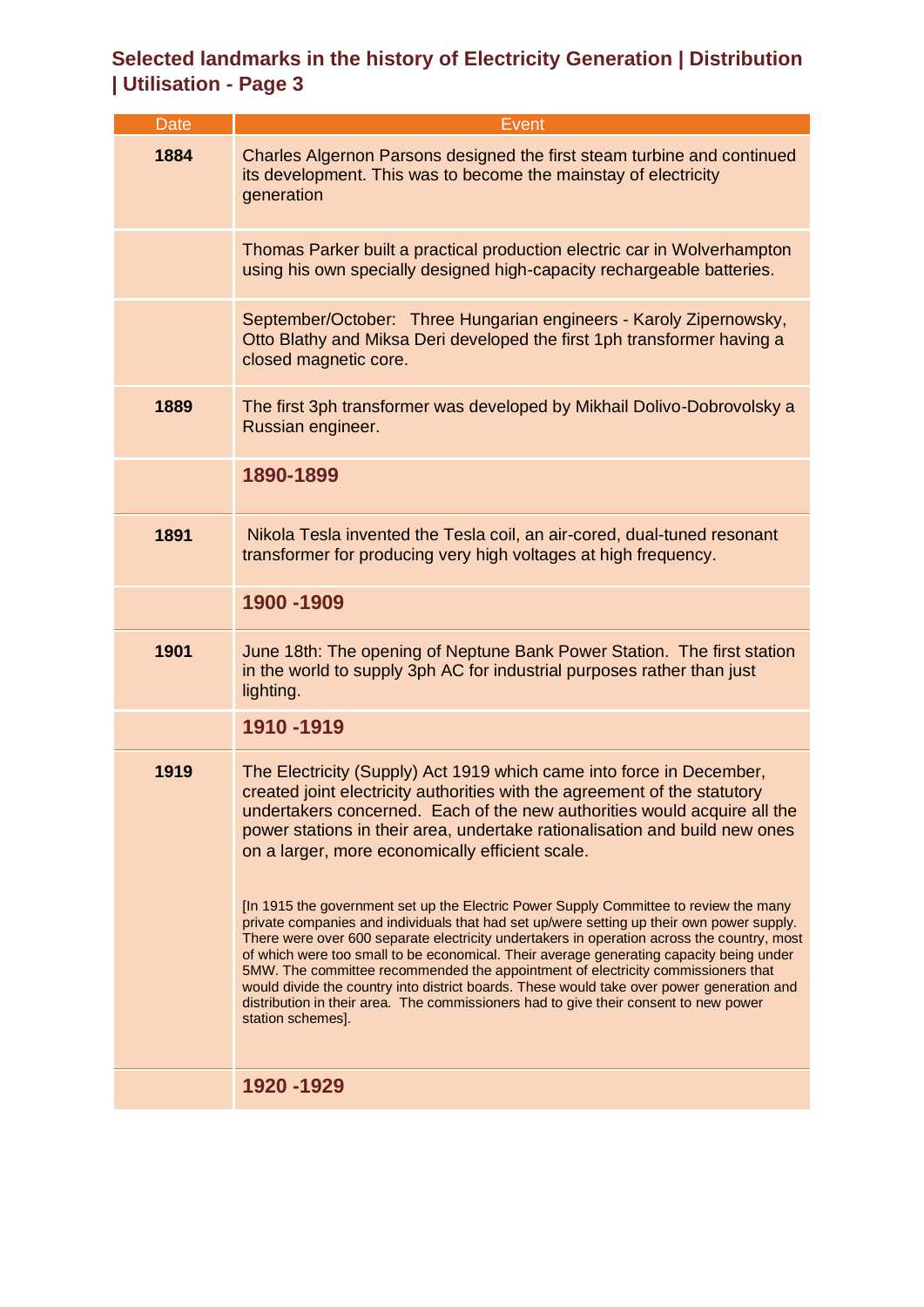| Date | Event                                                                                                                                                                                                                                                                                                                                                                                                                                                                                                                                                            |
|------|------------------------------------------------------------------------------------------------------------------------------------------------------------------------------------------------------------------------------------------------------------------------------------------------------------------------------------------------------------------------------------------------------------------------------------------------------------------------------------------------------------------------------------------------------------------|
| 1926 | The Electricity (Supply) Act 1926 came into force. Under the Act the<br>Central Electricity Board (CEB) was established and charged with<br>providing 'main transmission line' interconnections between selected<br>stations and undertakings; and to standardise the frequency of<br>generation; and other purposes. The provisions of the Act enabled the<br>construction of the National Grid network running at 132kV 50Hz.                                                                                                                                  |
|      | 1930 - 1939                                                                                                                                                                                                                                                                                                                                                                                                                                                                                                                                                      |
| 1932 | Production of "Pyrotenax' mineral insulated cable began at La Societe<br>Alsacienne des Constructions Mecaniques (SACM) based at Clichy on<br>the outskirts of Paris. The process was based on the patents that had<br>been filed in Switzerland by Dr Francois Borel and Edouard Berthoud in<br>1878.<br>It is interesting to note that because of fire risk, artificial lighting was not permitted in the<br>Louvre before mineral insulated cable became available.<br>In 1936 due to a perceived commercial future of the product in the UK, a manufacturing |
|      | company, Pyrotenax Limited, was set up. It was located at Hebburn in the North East of<br>England. [R.M. Black. 1983: The History of Electric Wires and Cables].                                                                                                                                                                                                                                                                                                                                                                                                 |
| 1935 | The UK's National Grid is born. Commercial operation of the national<br>132kV electric power transmission grid begins in the UK. It is the first<br>integrated national grid in the world.                                                                                                                                                                                                                                                                                                                                                                       |
| 1938 | Vitaly Grosse (AEG) filed the first patent for the use of SF6 as an<br>interrupting medium                                                                                                                                                                                                                                                                                                                                                                                                                                                                       |
|      | 1940-1949                                                                                                                                                                                                                                                                                                                                                                                                                                                                                                                                                        |
| 1947 | The Electricity Act 1947 comes into force which nationalises the electricity<br>supply industry, as much on the basis of social objectives for<br>electrification for all as on potential economies. The UK Electricity Supply<br>Industry is dominated by one large generating and transmission company,<br>the Central Electricity Generating Board (CEGB), which sells electricity in<br>bulk to 12 area distribution boards, each of which was obliged to serve a<br>closed supply area or franchise.                                                        |
|      | 1950 - 1959                                                                                                                                                                                                                                                                                                                                                                                                                                                                                                                                                      |
| 1950 | The existing electricity network can't meet consumers' future demand.<br>Work starts on a new 12-year project to create a 275kV supergrid – with<br>new lines capable of carrying 400kV in the future.                                                                                                                                                                                                                                                                                                                                                           |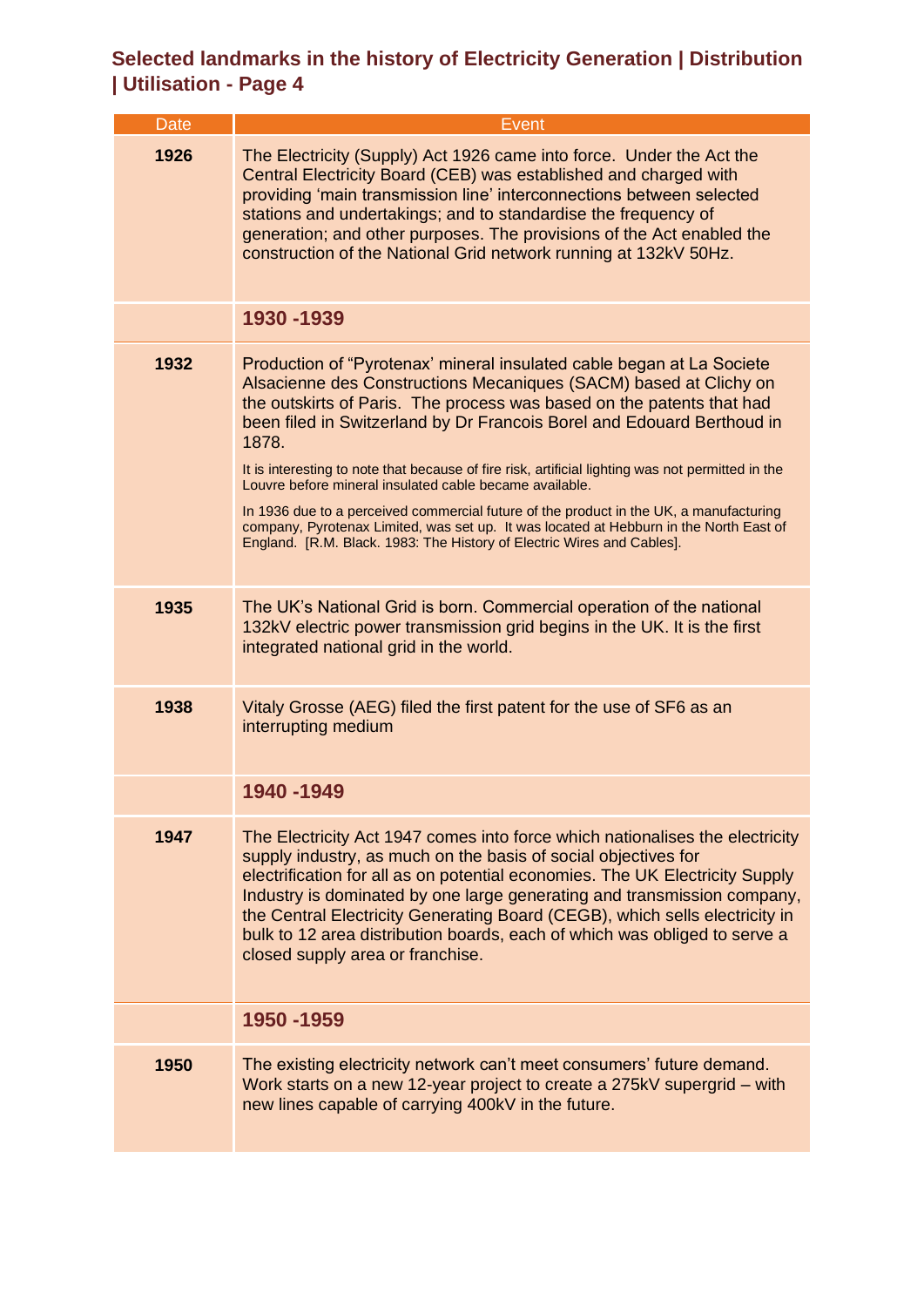| <b>Date</b> | Event                                                                                                                                                                                                                                                                                                                                                                                                                          |
|-------------|--------------------------------------------------------------------------------------------------------------------------------------------------------------------------------------------------------------------------------------------------------------------------------------------------------------------------------------------------------------------------------------------------------------------------------|
| 1954        | June 27th:<br>The Obninsk Nuclear Power Plant in Russia was the first in<br>the world to generate electricity for a power grid.                                                                                                                                                                                                                                                                                                |
| 1956        | October 17th: Calder Hall, the world's first full-scale power station<br>devoted solely to electricity production, opened.<br>[On September 3rd, 1948 the X-10 Graphite reactor based in Oakridge Tennessee                                                                                                                                                                                                                    |
|             | generated electricity for the first time though this was not a commercial operation].                                                                                                                                                                                                                                                                                                                                          |
|             | 1960 - 1969                                                                                                                                                                                                                                                                                                                                                                                                                    |
| 1961        | June: The first Cross Channel 200kV DC link (+100kV / -100kV) between<br>England and France was successfully inspected, tested and<br>commissioned. The link consisted of two oil impregnated paper insulated<br>cables of conventional design that were laid simultaneously alongside<br>each other. One pair were laid out of Britain the other pair were laid out of<br>France. Cable jointing was carried out mid Channel. |
| 1966        | The world's first superconducting electric motor, made by NEI<br>International Research and Development Co. Ltd. for the Ministry of<br>Defence (Navy), a homopolar machine containing no iron and rated at 50<br>hp.                                                                                                                                                                                                          |
|             | 1970 - 1979                                                                                                                                                                                                                                                                                                                                                                                                                    |
|             | 1980-1989                                                                                                                                                                                                                                                                                                                                                                                                                      |
| 1989        | July: The Electricity Act 1989 allowed for the privatisation of the electricity<br>supply industries in the UK. The Central Electricity Generating Board was<br>eventually split into four separate companies - National Power;<br>PowerGen; Nuclear Electric and the National Grid,                                                                                                                                           |
|             | 1990 - 1999                                                                                                                                                                                                                                                                                                                                                                                                                    |
|             | 2000 - 2009                                                                                                                                                                                                                                                                                                                                                                                                                    |
| 2001        | The Central Electricity Generating Board is finally wound up under The<br>Central Electricity Generating Board (Dissolution) Order. As is the<br>Electricity Council under the Electricity Council (Dissolution) Order 2001.                                                                                                                                                                                                   |
| 2008        | The Energy Act 2008 established the Renewables Obligation to support<br>generating electricity from renewable sources. The Act also made<br>provisions for the decommissioning and clean-up of nuclear sites and the<br>provision of smart meters.                                                                                                                                                                             |
|             | 2009 - 2019                                                                                                                                                                                                                                                                                                                                                                                                                    |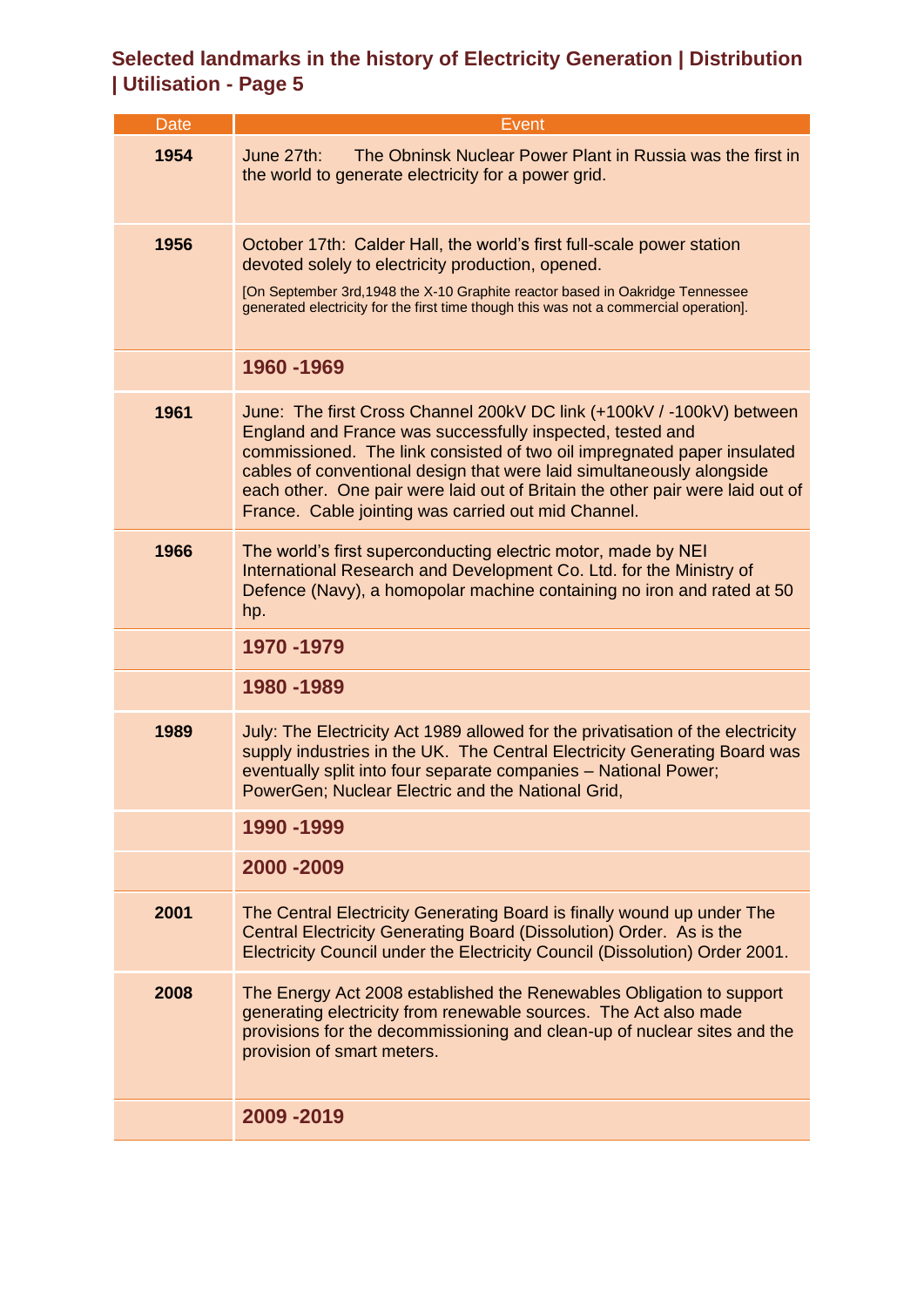| <b>Date</b> | Event                                                                                                                                                                                                                                                                                                                                                                                                                                                                                                                                                                                                                                                                                                                                                                                                    |
|-------------|----------------------------------------------------------------------------------------------------------------------------------------------------------------------------------------------------------------------------------------------------------------------------------------------------------------------------------------------------------------------------------------------------------------------------------------------------------------------------------------------------------------------------------------------------------------------------------------------------------------------------------------------------------------------------------------------------------------------------------------------------------------------------------------------------------|
| 2011        | BritNed the 450 kV DC submarine inter-connector cable between the Isle<br>of Grain, Kent, and the Netherlands (Maasvlakte, Rotterdam) is<br>commissioned. It is 260 km long and has a capacity of 1,000 MW.                                                                                                                                                                                                                                                                                                                                                                                                                                                                                                                                                                                              |
| 2012        | The ±200 kV DC East-West Interconnector submarine and underground<br>power cable between Pentir, North Wales and Arklow, County Wicklow is<br>commissioned. It is 261 km long and has a capacity of 500 MW.                                                                                                                                                                                                                                                                                                                                                                                                                                                                                                                                                                                              |
| 2019        | January 31st: The 400 kV DC Nemo Link between Richborough, Kent and<br>Zeebrugge in Belgium goes live. It is 140 km long and has a capacity of<br>1,000 MW.<br>[Nemo Link is a joint venture between National Grid and Belgian transmission system<br>operator Elia. It is the first of four interconnector projects being developed under the cap<br>and floor regulation, collectively representing a total investment by National Grid of £2.1<br>billion. A 1,000 MW, IFA2 project to France and a 1,400 MW North Sea Link to Norway<br>are both under construction and expected to be operational in 2020 and 2021 respectively.<br>In November 2019, the National Grid Board gave financial approval for the construction of<br>the 1,400 MW Viking Link, which will connect the UK with Denmark]. |
| 2019.       | Sees the UK reach an historic electricity milestone with more electricity<br>generated from renewable sources than fossil fuels.                                                                                                                                                                                                                                                                                                                                                                                                                                                                                                                                                                                                                                                                         |

#### **Footnote.**

Between 2012 and 2020 the following power stations stopped generating electricity:

- Kingsnorth (Kent) 2000 MW; Coal / Oil December  $17<sup>th</sup>$ , 2012.
- Didcot (Oxfordshire) 2000 MW; Coal / Gas March 22nd 2013.
- Fawley (Hampshire) 2000 MW; [1000 MW 1995 onwards] Oil March 31st 2013.
- Ironbridge B (Shropshire) 1000 MW; Coal November 20<sup>th</sup> 2015.
- Ferrybridge C (West Yorkshire) 2000 MW; Coal March 23rd 2016.
- Rugeley B (Staffordshire) 1000 MW; Coal June 6<sup>th</sup> 2016
- Eggborough (North Yorkshire) 1960 MW; Coal / Biomass March 23<sup>rd</sup> 2018
- Cottam (Nottinghamshire) 2000 MW; Coal September 23rd 2019
- Fiddlers Ferry (Cheshire) 2000 MW; Coal March 31<sup>st</sup> 2020

Prior to the formation of the Society of Telegraph Engineers in 1871, The world's first arc light is demonstrated by Humphrey Davy. In 1831 The principal of electromagnetic induction was discovered by Faraday. 1838/9 Welsh justice and physician Sir William Robert Grove developed an improved wet cell battery using oxygen and hydrogen gas. He named the [experimental] device a "gas battery" – the first fuel cell. As further understanding of the chemistry grew, more research took place in the ensuing years. However, the importance of